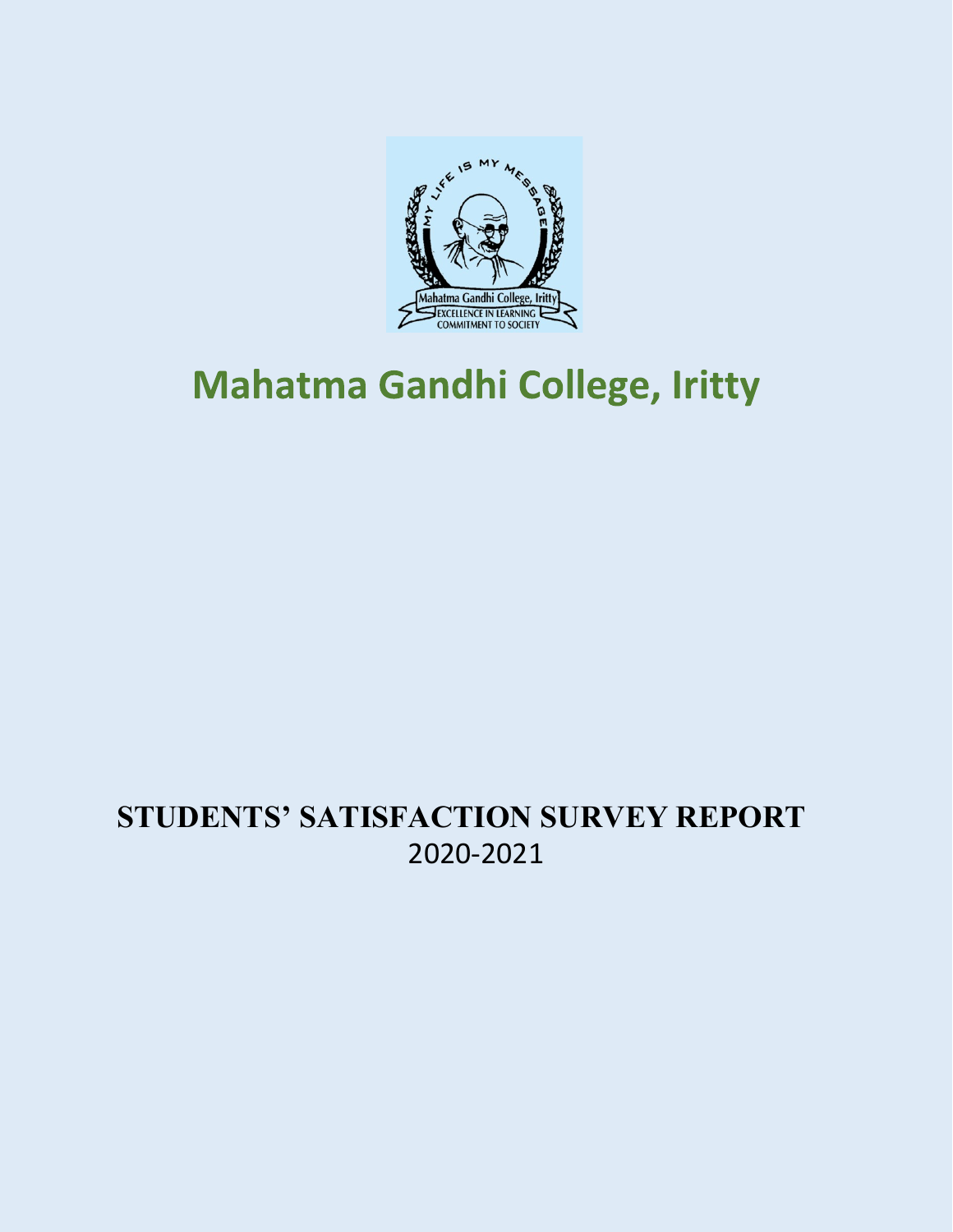# **STUDENT SATISFACTION SURVEY 2020-21**

#### **METHODOLOGY:**

Mahatma Gandhi College, Iritty conducts the Students Satisfaction Survey (SSS) on a yearly basis to collect the feedback from students about the total satisfaction in the college and its infrastructural facilities and also the teaching learning process of the college. Students Satisfaction Survey (SSS) was conducted among the students of the college through direct questionnaire method. The questionnaire has been framed based on NAAC guidelines. The students were permitted to remain anonymous to receive frank responses. The data analysis team of IQAC conducted the detailed analysis on the survey responses. The student's satisfaction on teaching and learning were also made, mainly focusing on the evaluation on teachers using 24 questions, which aids to evaluate and improve the teaching learning system of the college.

Number of respondents: 122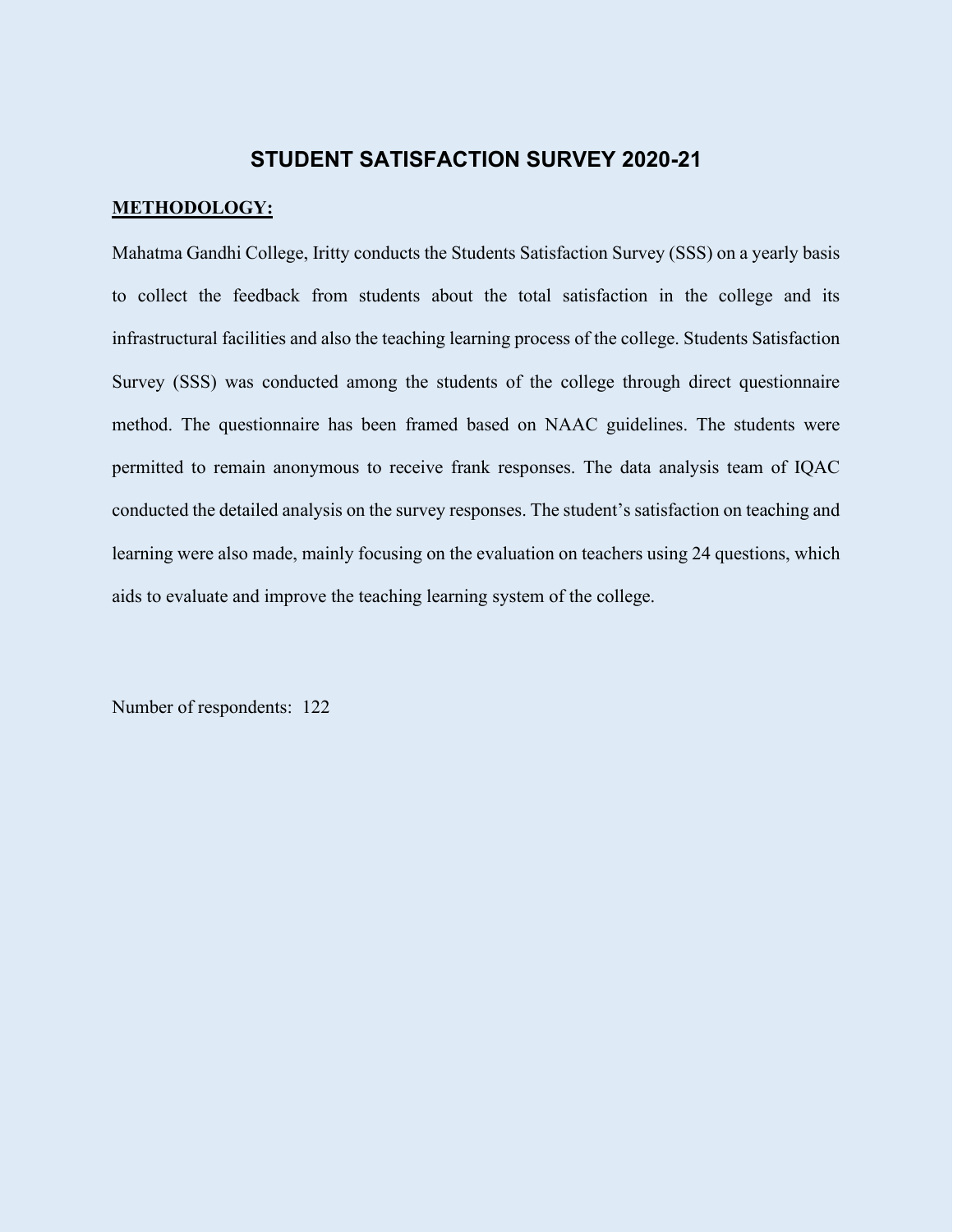#### **STUDENTS SATISFACTION SURVEY 2020-2021 Mahatma Gandhi College, Iritty Overall Students Satisfaction**

#### Number of respondents: 122

# **STUDENTS SATISFACTION SURVEY 2020-21 Mahatma Gandhi College, Iritty**



**Students Satisfaction on teaching and Learning**

| How much of the syllabus was covered in the class                                    | 97.3  |
|--------------------------------------------------------------------------------------|-------|
| How well did the teachers prepare for the class                                      | 88.2  |
| How well were the teachers able to communicate?                                      | 91.98 |
| The teachers approach to teaching can best be described as                           | 85.84 |
| Fairness of the internal evaluation process by the teachers                          | 90.98 |
| Was your performance in assignments discussed with you?                              | 80.76 |
| The institute takes active interest in promoting internship, student exchange, field |       |
| visit opportunities for students                                                     | 74.4  |
| The teaching and mentoring process in your institution facilitates you in cognitive  |       |
| , social and emotional growth                                                        | 76.14 |
| The institution provides multiple opportunities to learn and grow                    | 79.76 |
| Teachers inform you about your expected competencies, course outcomes and            |       |
| program outcomes                                                                     | 84.08 |
| Your mentor does a necessary follow up with an assigned task to you                  | 81.96 |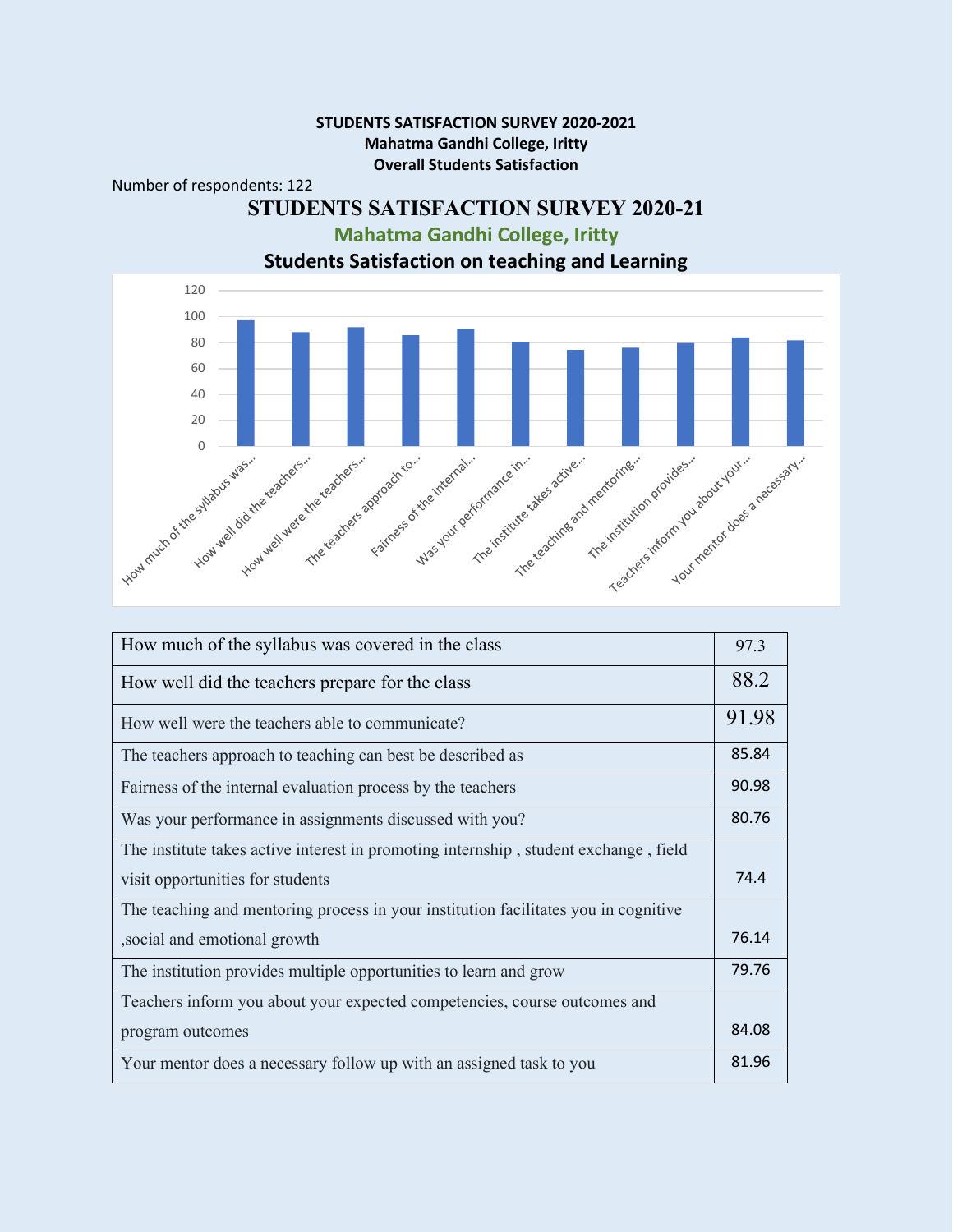

| The teachers illustrate the concepts through examples and applications               | 88.8  |
|--------------------------------------------------------------------------------------|-------|
| The teachers identify your strengths and encourage you with providing right          |       |
| level of challenges                                                                  | 81.34 |
| Teachers are able to identify your weaknesses and help you to overcome them          | 77.74 |
| The institution makes effort to engage students in the monitoring, review and        |       |
| continuous quality improvement of the teaching learning process                      | 80.9  |
| The institute or teachers use student centric methods, such as experiential          |       |
| learning, participative learning and problem-solving methodologies for               |       |
| enhancing learning experiences                                                       | 83.56 |
| Teachers encourage you to participate in extracurricular activities                  | 72.96 |
| Efforts are made by the institute/teachers to inculcate soft skills, life skills and |       |
| employability skills to make you ready for the world of work                         | 78.06 |
| What percentage of teachers use ICT tools such as LCD projector, multimedia          |       |
| etc while teaching                                                                   | 67.08 |
| The overall quality of teaching-learning process in your institute is very good      | 80.52 |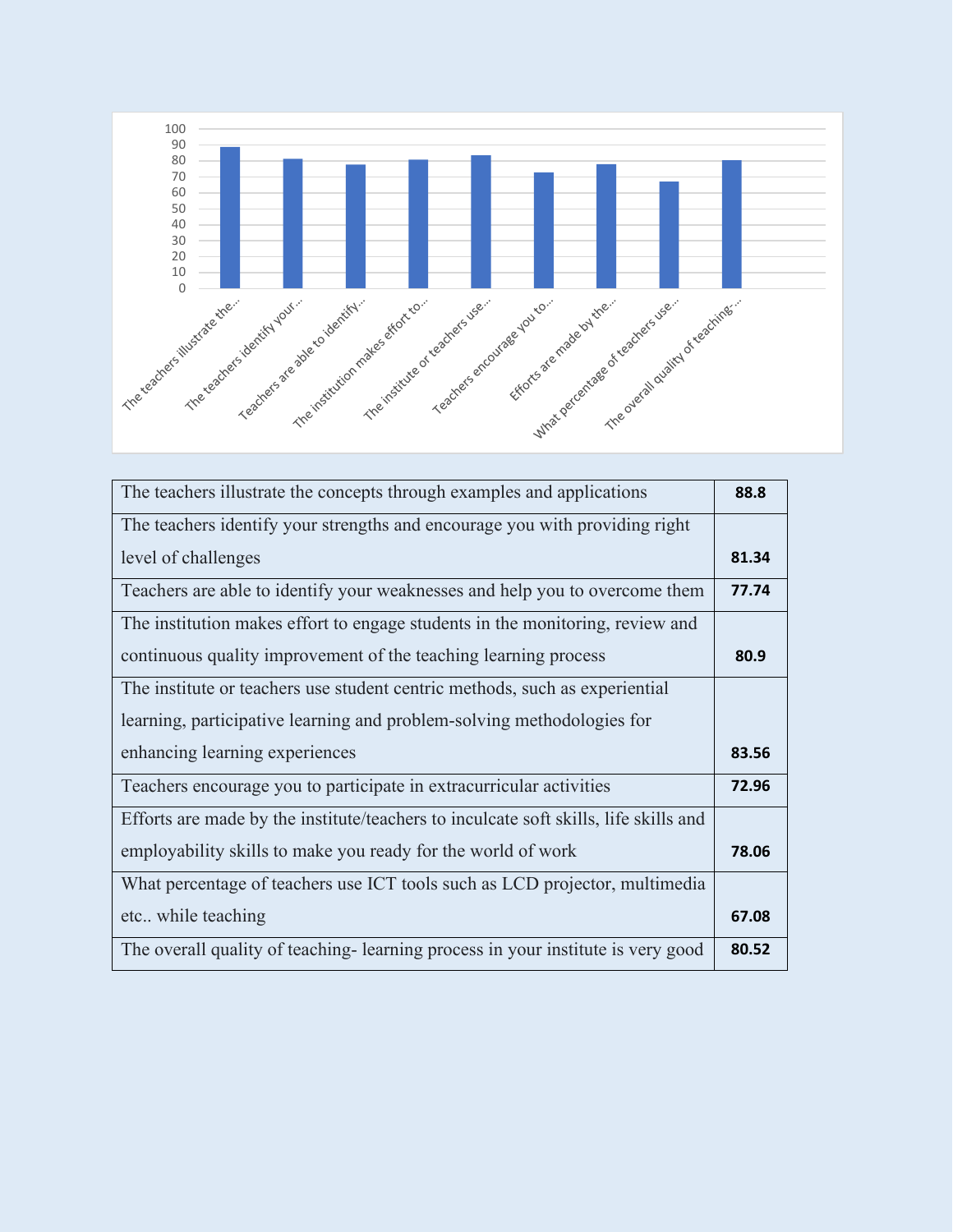## **Strong (Above 80)**

| Syllabus covered in the class                                                         | 97.3  |
|---------------------------------------------------------------------------------------|-------|
| Preparation by teachers for the class                                                 | 88.2  |
| Communication skill of the teachers                                                   | 91.98 |
| The teachers approach towards teaching                                                | 85.84 |
| Fairness of the internal evaluation process by the teachers                           | 90.98 |
| Discussion of performance regarding assignments                                       | 80.76 |
| Teachers inform the expected competencies, course outcomes and program outcomes       | 84.08 |
| Proper follow up with an assigned task                                                | 81.96 |
| The teachers illustrate the concepts through examples and applications                | 88.8  |
| The teachers identify your strengths and encourage you with providing right level of  |       |
| challenges                                                                            | 81.34 |
| The institution makes effort to engage students in the monitoring, review and         |       |
| continuous quality improvement of the teaching learning process                       | 80.9  |
| The institute or teachers use student centric methods, such as experiential learning, | 83.56 |
| participative learning and problem-solving methodologies for enhancing learning       |       |
| experiences                                                                           |       |
| The overall quality of teaching-learning process in your institute is very good       | 80.52 |

## **Should Improve (Between 70 and 80)**

| The institute takes active interest in promoting internship, student exchange, field |       |
|--------------------------------------------------------------------------------------|-------|
| visit opportunities for students                                                     | 74.4  |
| The teaching and mentoring process in your institution facilitates you in cognitive  |       |
| , social and emotional growth                                                        | 76.14 |
| The institution provides multiple opportunities to learn and grow                    | 79.76 |
| Teachers are able to identify your weaknesses and help you to overcome them          | 77.74 |
| Teachers encourage you to participate in extracurricular activities                  | 72.96 |